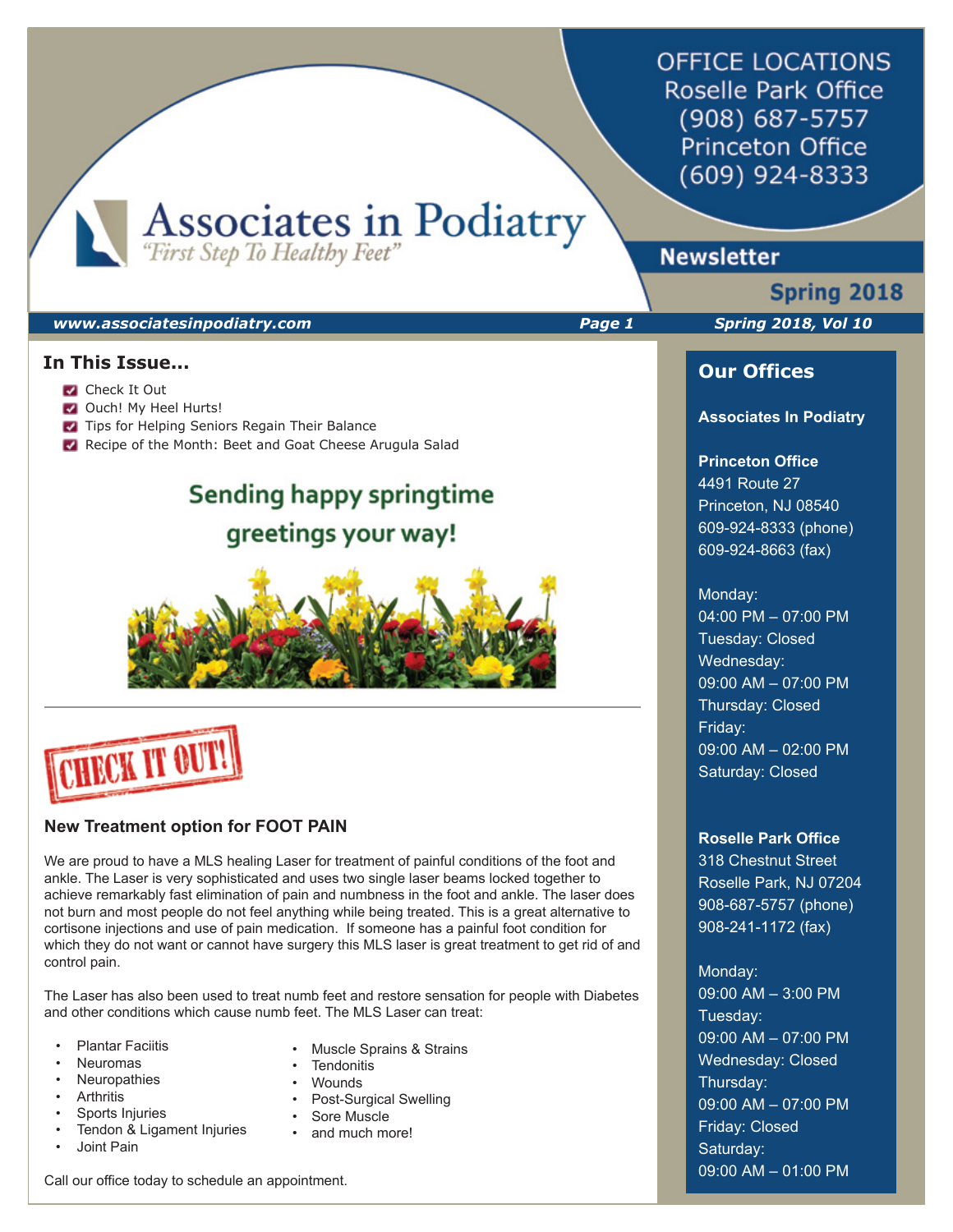*www.associatesinpodiatry.com Page 2 Spring 2018, Vol 10*

# *O***uch! My Heel Hurts! Frequently Asked Questions About Heel Pain**

Just about everyone experiences heel pain at least once. Heel pain may not signal a serious condition, but it certainly interferes with your normal activities like exercising and even walking.

Here are some frequent questions that we are often asked in our practice about this very common ailment:

**What causes heel pain?** One of the most frequent causes of heel pain is plantar fasciitis, or inflammation

of the thick band of tissue that runs on the bottom of your foot from the heel to the toe bones.

Plantar fasciitis affects up to 10% of the population! Other common causes of heel pain include a biomechanical problem like arch height, repeated heel stress or impact, or Achilles tendonitis. Arthritis or bursitis can contribute to heel pain too.

**Why does my heel hurt the most when I first get out of bed in the morning?** The plantar fascia ligament on the bottom of your foot contracts while you are resting. Standing causes sudden and painful stretching and pulling of the ligament.

**Who is most at risk of heel pain?** Women have plantar fasciitis more often than men, perhaps because of poor shoe choices like high heels. Those who are overweight or who stand for several hours each day, individuals with either flat feet or a very high arch, as well as those who wear worn out shoes with thin soles are at increased risk of heel pain.

**What kind of treatment is available for heel pain?** If you suffer from heel pain, please come visit us for an accurate diagnosis and the right treatment for your problem. Our treatments include nonsteroidal anti-inflammatory drugs (NSAIDs) – with your doctor's permission - to reduce inflammation; a steroid injection to relieve both pain and inflammation; rest and icing the painful area; physical therapy for stretching and strengthening exercises and massage. If your pain persists, we may recommend more intense treatments and even surgery.

**Can heel pain be prevented?** A few lifestyle changes can help plantar fasciitis from recurring. If you are overweight, lose weight to reduce the pressure on your feet. Avoid wearing high heels – instead, choose sturdy shoes with good support. Stick to low-impact workouts like swimming and biking instead of running. Stretch your calves and the bottom of your feet frequently. Even sleeping with your bedsheet untucked will allow your feet to stretch out at night!

You don't have to suffer with heel pain – we have the solution! Please call for an appointment during our convenient office hours – we can help!

# *T***ips for Helping Seniors Regain Their Balance**

If you or a loved family member is a senior citizen, you know that as we age we may experience balance problems. Medical conditions like vision or inner ear issues, arthritis and circulation or heart problems can cause unsteadiness on your feet. Being out of balance can result in a dangerous fall and a sprain or fracture.

Other problems such as neuropathy – nerve disease – may cause foot numbness that can make you unsure of your walking or standing











# **Celebrity Foot Focus**

The Academy Awards audience roared when Tiffany Haddish and Maya Rudolph refused to wear their uncomfortable shoes and instead presented their awards while barefoot.

## **Trivia**

# **Our feet are bigger at night. True or false?**

Answer: **True** 

After spending the whole day walking, running, or jumping around, our feet have swollen by as much as half a shoe size by the end of the day. This is why it is recommended that you buy shoes late in the day, when your feet are at their largest.

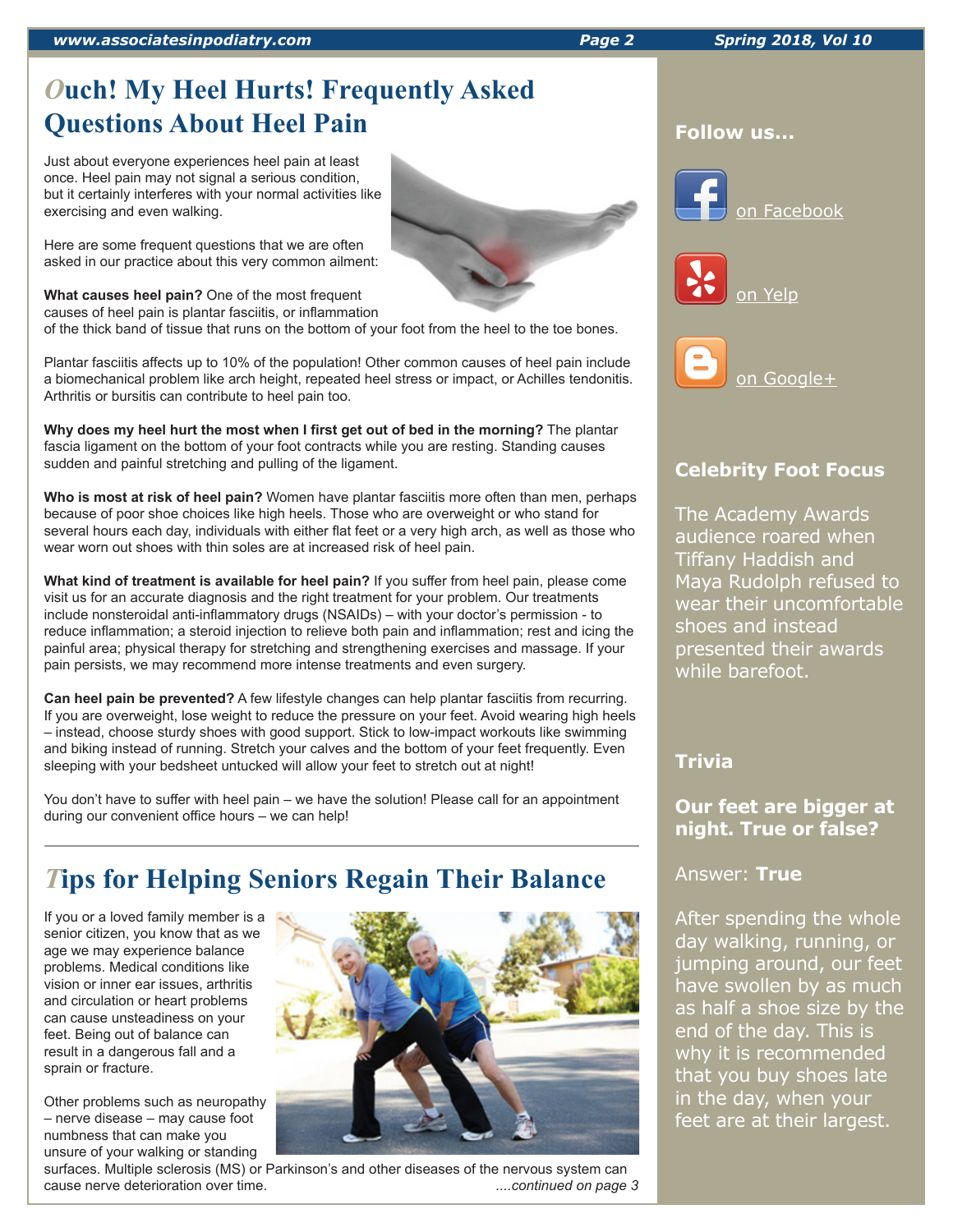# *....continued from page 2 T***ips for Helping Seniors....**

No matter what your age, there are some simple steps you can take to improve your balance:

### **Exercise to Improve Your Balance and Strength**

- Tai chi improves balance while it relieves stress.
- Stand on one foot for 10 seconds while holding onto a chair. Repeat 5 times and then use your other foot.
- Try walking in a straight line looking ahead of you, not down at your feet. Place your heel directly in front of your toes.
- Stretch your arms out to the side while looking at a spot ahead of you. Walk toward the spot, lifting your back leg and pausing briefly with each step. Repeat 10 times, then alternate legs.

### **Choose Your Footwear Wisely**

Always wear sturdy shoes that fit well. Do your shoes pass the 1-2-3 test?

- 1. Are the sides of the heel firm when pressed?
- 2. Is the toe area flexible but not too flimsy?
- 3. Can you twist the shoe while holding the heel and toe but not too much?

If your shoes fail this test, it's time to update your shoe wardrobe! Invest in your balance and safety by choosing good quality, sturdy shoes. We can help assess both your foot health and walking style so you can choose the right shoes.

# *R***ecipe of the Month Beet and Goat Cheese Arugula Salad**

This gourmet salad has colors, flavors, and textures that will complement most any meal and will become a staple for any family gathering or special occasion.

# **Ingredients**

- 1/4 cup balsamic vinegar
- 3 tablespoons shallots, thinly sliced
- 1 tablespoon honey
- 1/3 cup extra-virgin olive oil
- Salt and freshly ground black pepper
- 6 medium beets, cooked and quartered
- 6 cups fresh arugula
- 1/2 cup walnuts, toasted, coarsely chopped
- 1/4 cup dried cranberries or dried cherries
- 1/2 avocado, peeled, pitted, and cubed
- 3 ounces soft fresh goat cheese, coarsely crumbled

# **Directions**

Line a baking sheet with foil. Preheat the oven to 450 degrees F.

Whisk the vinegar, shallots, and honey in a medium bowl to blend. Gradually whisk in the oil. Season the vinaigrette, to taste, with salt and pepper. Toss the beets in a small bowl with enough dressing to coat. Place the beets on the prepared baking sheet and roast until the beets are slightly caramelized, stirring occasionally, about 12 minutes. Set aside and cool.

Toss the arugula, walnuts, and cranberries in a large bowl with enough vinaigrette to coat. Season the salad, to taste, with salt and pepper. Mound the salad atop 4 plates. Arrange the beets around the salad. Sprinkle with the avocado and goat cheese, and serve.

*Recipe courtesy of Giada De Laurentiis*





# **History FootNote**

President Abraham Lincoln depended on his foot doctor for relief from chronic foot pain as well as backache.



**All About Heel Pain! Your Guide to Heel Pain**<br>Its Causes and Remedies





Associates in Podiatry